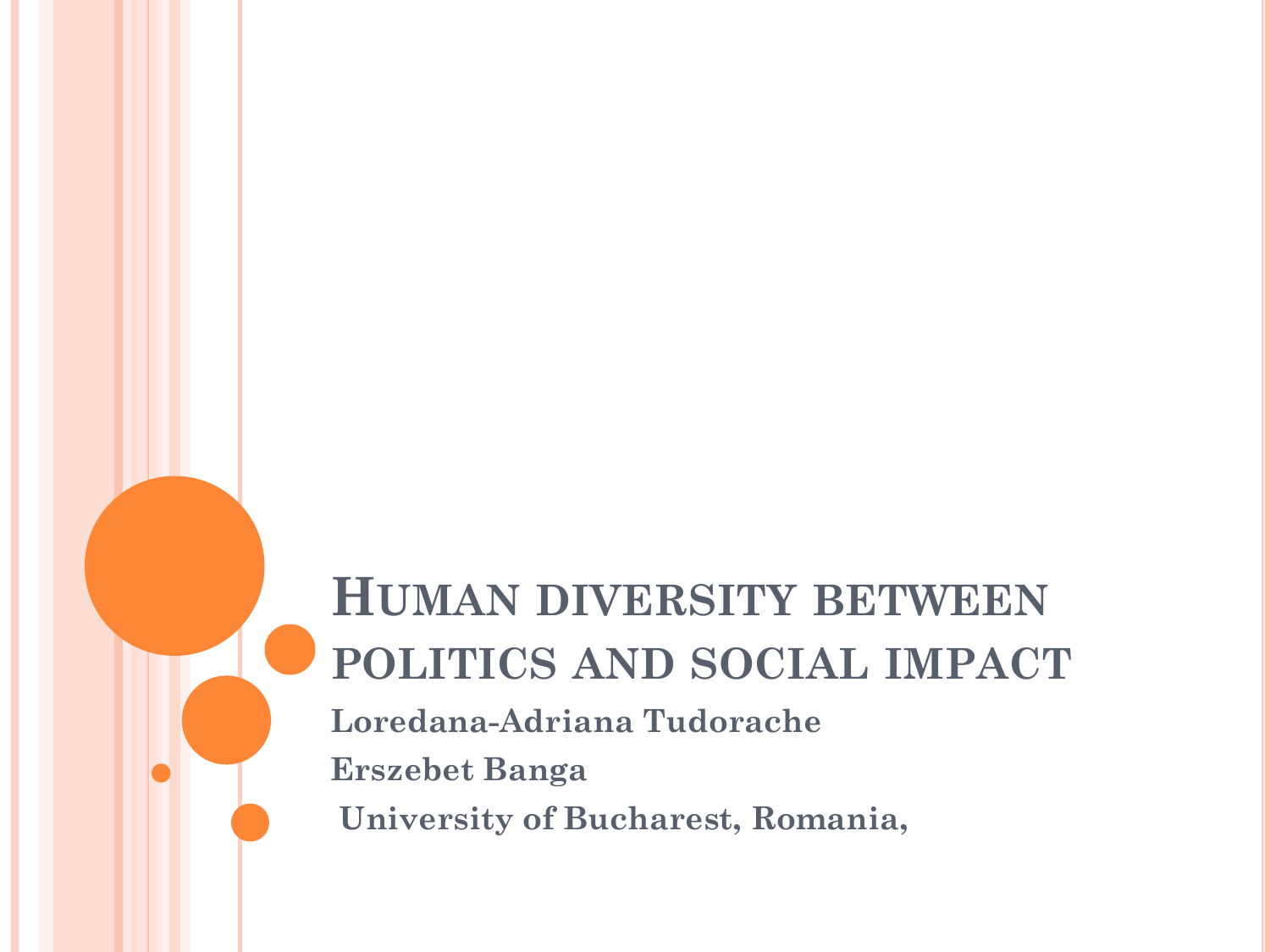# **UNIVERSAL DECLARATION OF HUMAN RIGHTS (1948)**

*Article 1*

*All human beings are born free and equal in dignity and rights. They are endowed with reason and conscience and should act towards one another in a spirit of brotherhood.*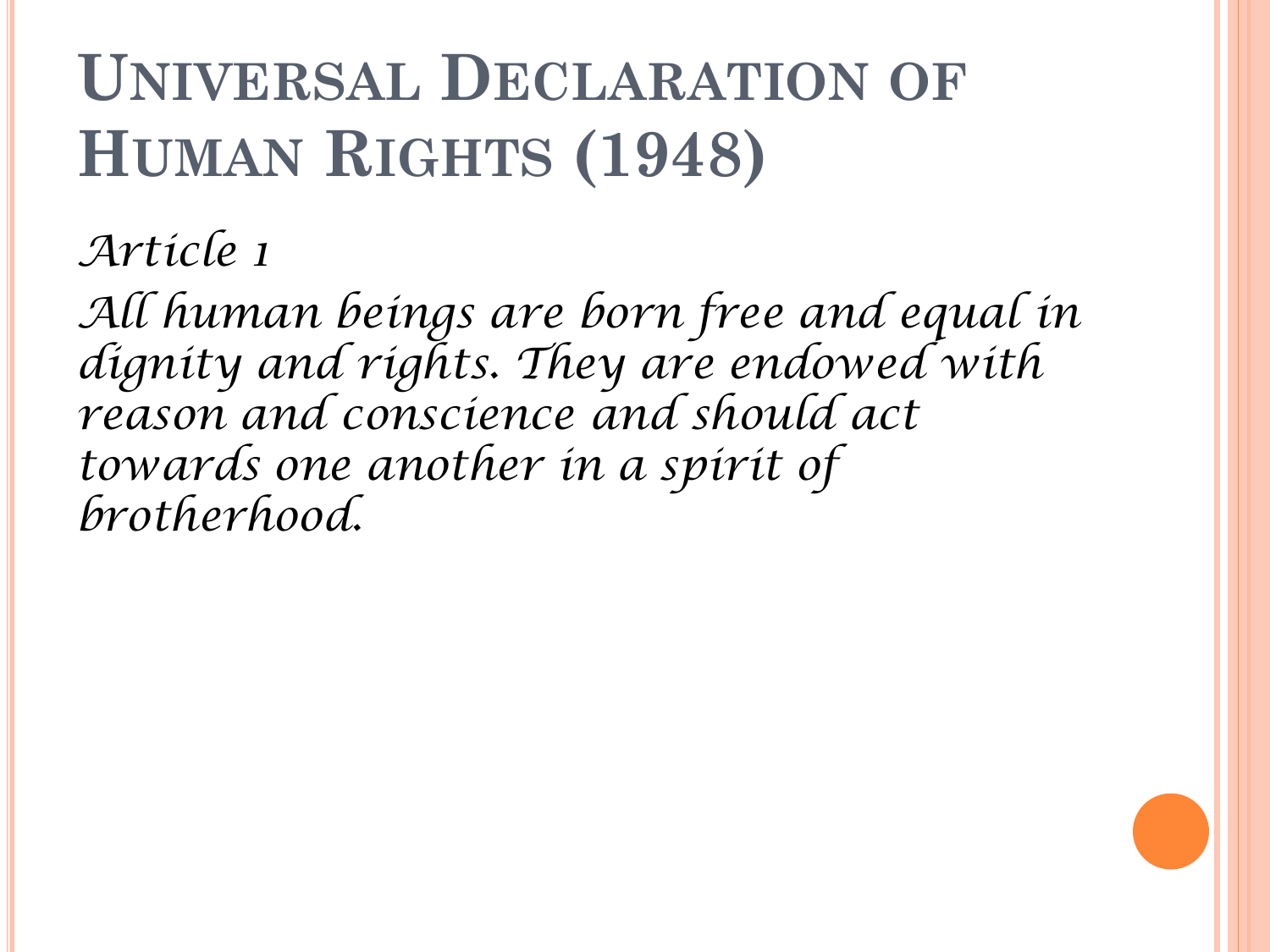

•**Convention on the Rights of Persons with Disabilities (2006)**

• **New paradigm transposed in sets of policies and measures that need to be implemented in all areas of socio-economic and cultural life to generate social change**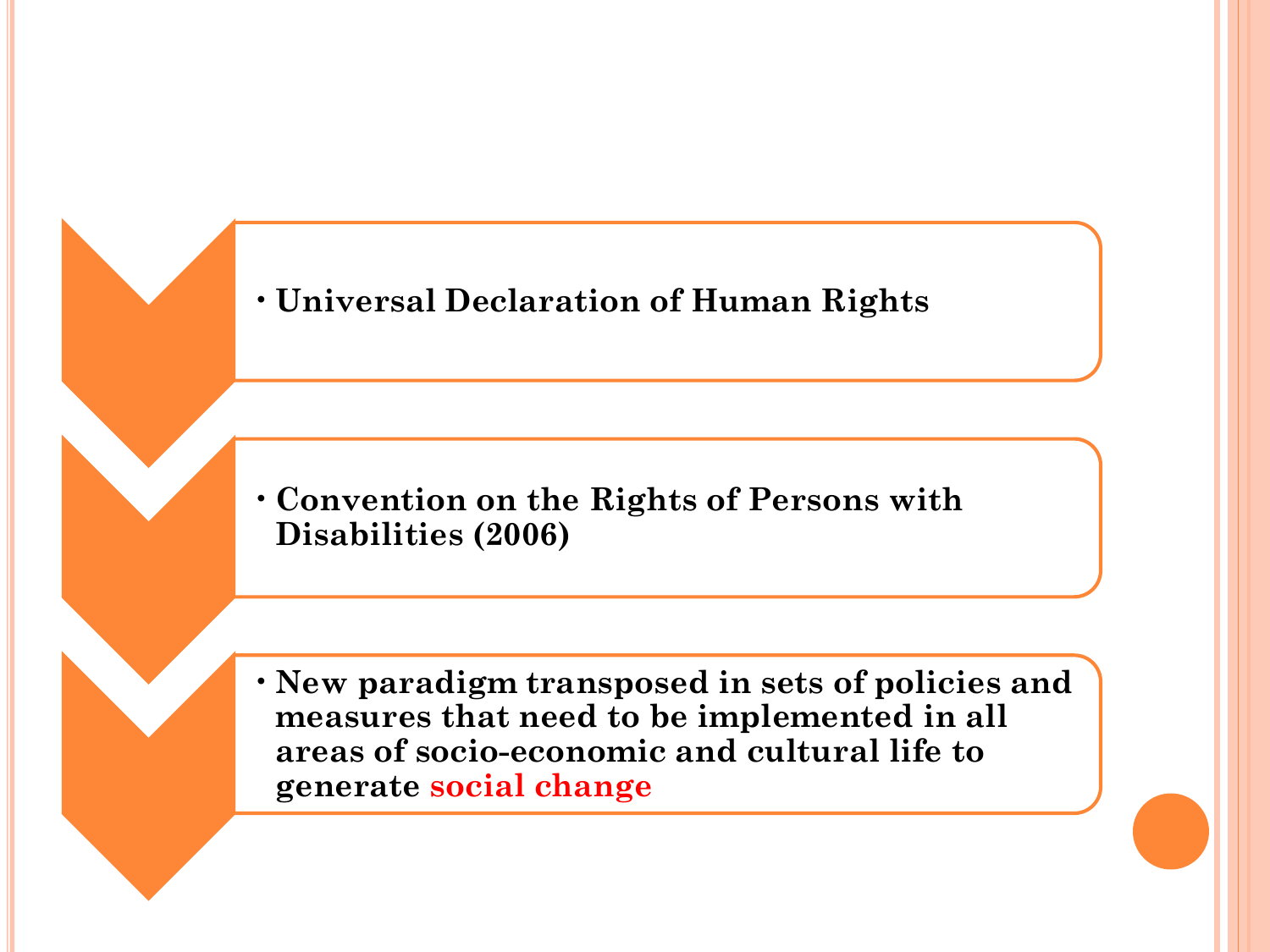#### CONVENTION IN ROMANIA

 Signed by Romania in 2007, the Convention is ratified in 2010. Only in 2016 are designated and established the Implementation Monitoring Council, the coordination mechanisms and the contact points for implementing the Convention . And at the end of 2017 these institutions are not yet functional.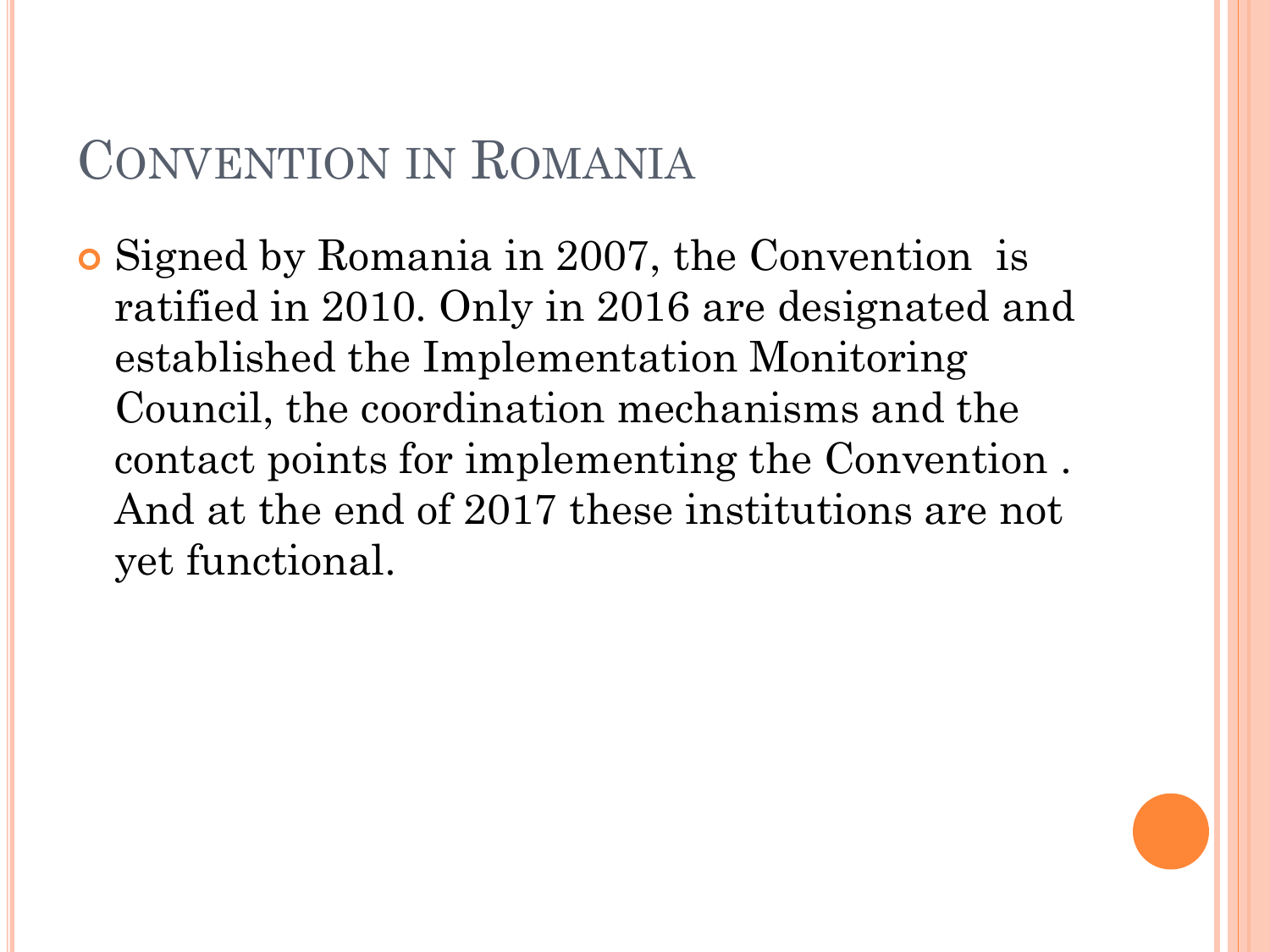- Throughout this period civil society has tried to compensate for the lack of monitoring the implementation of the Convention by drawing up reports.
- We will analyze some of them, especially from the perspective of education and socio-professional integration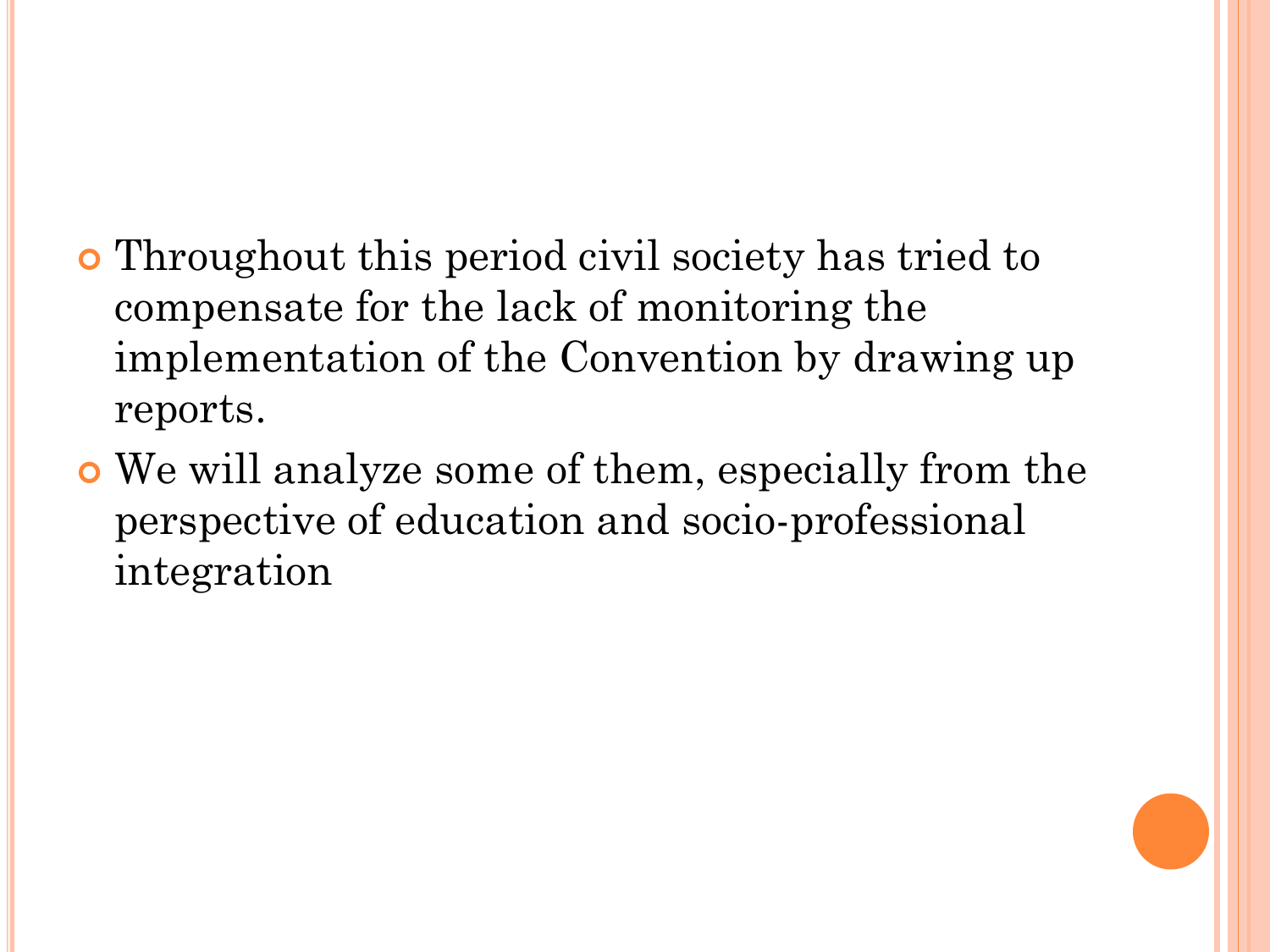The Institute for Public Policy, for exemple, in the last 5 years evaluate implementation of 7 articles of Convention.

"Compared to the situation presented in previous editions of the monitoring reports, there are no big differences at national level, but more rather, a confusing / delayed assumption of commitments from Romania in implementing the Convention."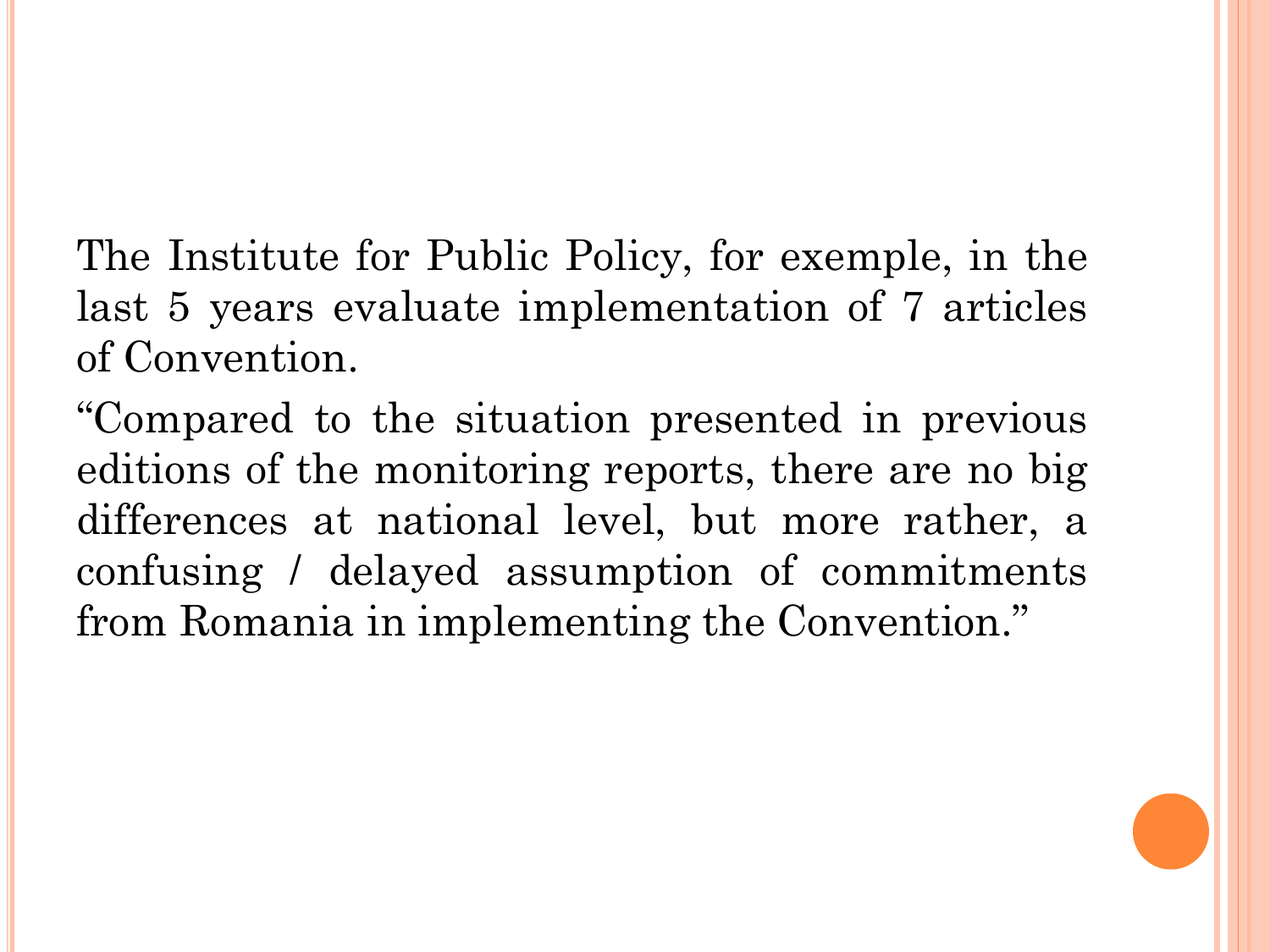Regarding education we appreciate that this criterion, by which children with disabilities in Romania would must have access to the masseducation system, is not fulfilled.

Expanding the statistics as a whole, only 0.67% of the total institution of education have manuals and courses tailored for students with special needs and only 0.92% are equipped with assisstive equipment and software.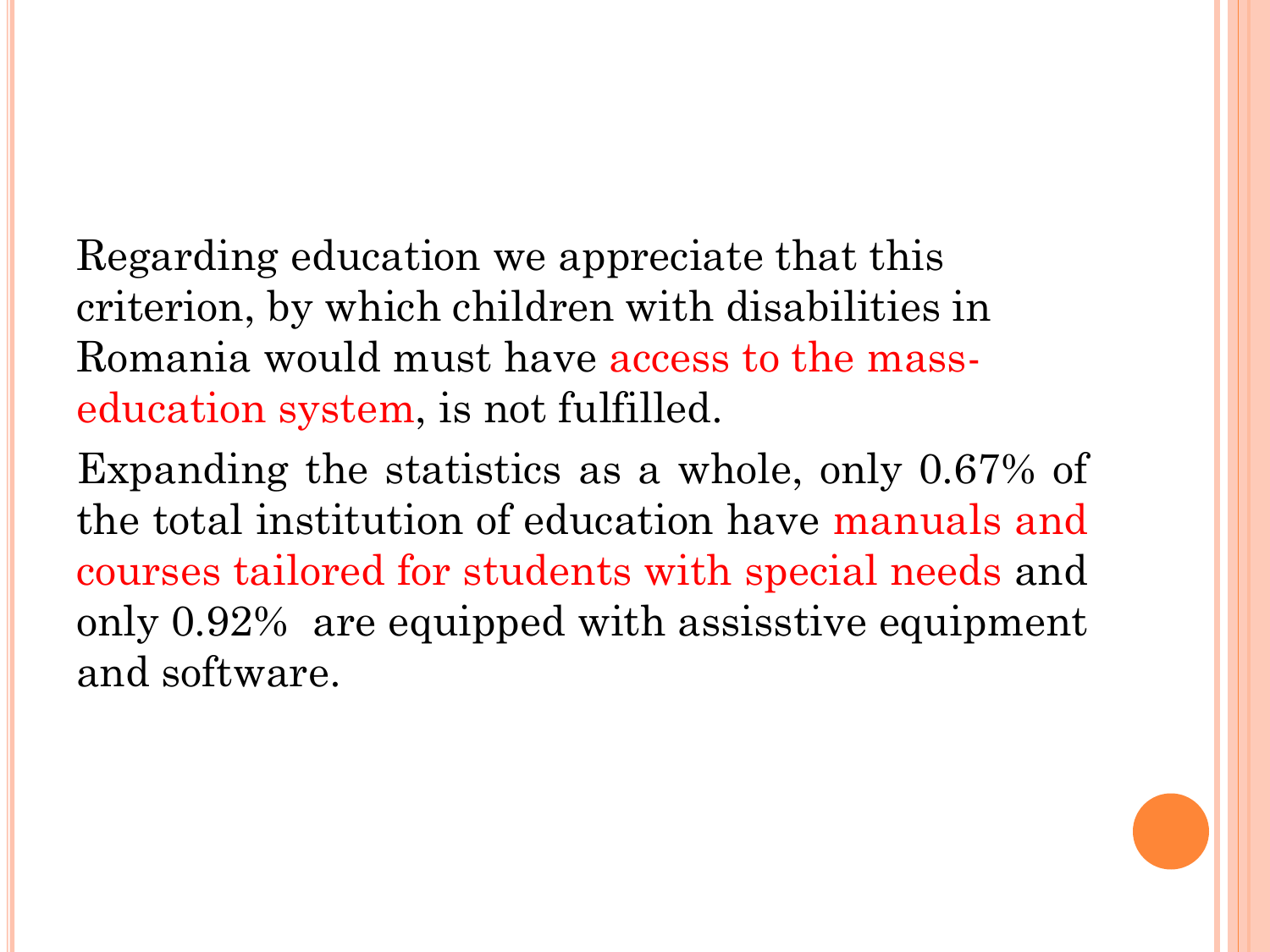- In 2015, Center for Juridical Resources focused on this report on the accessibility problems. It is a narrative report regarding different articles of the Convention.
- Other studies as *Education – (lack of) chance for integration for children with disability in Romania* revealed of the total number of over 70,000 children with disabilities, only approx. 40,000 are registered in any form of education. The level of non-registration of children with disabilities in any form of education is approx. 24  $\%$ .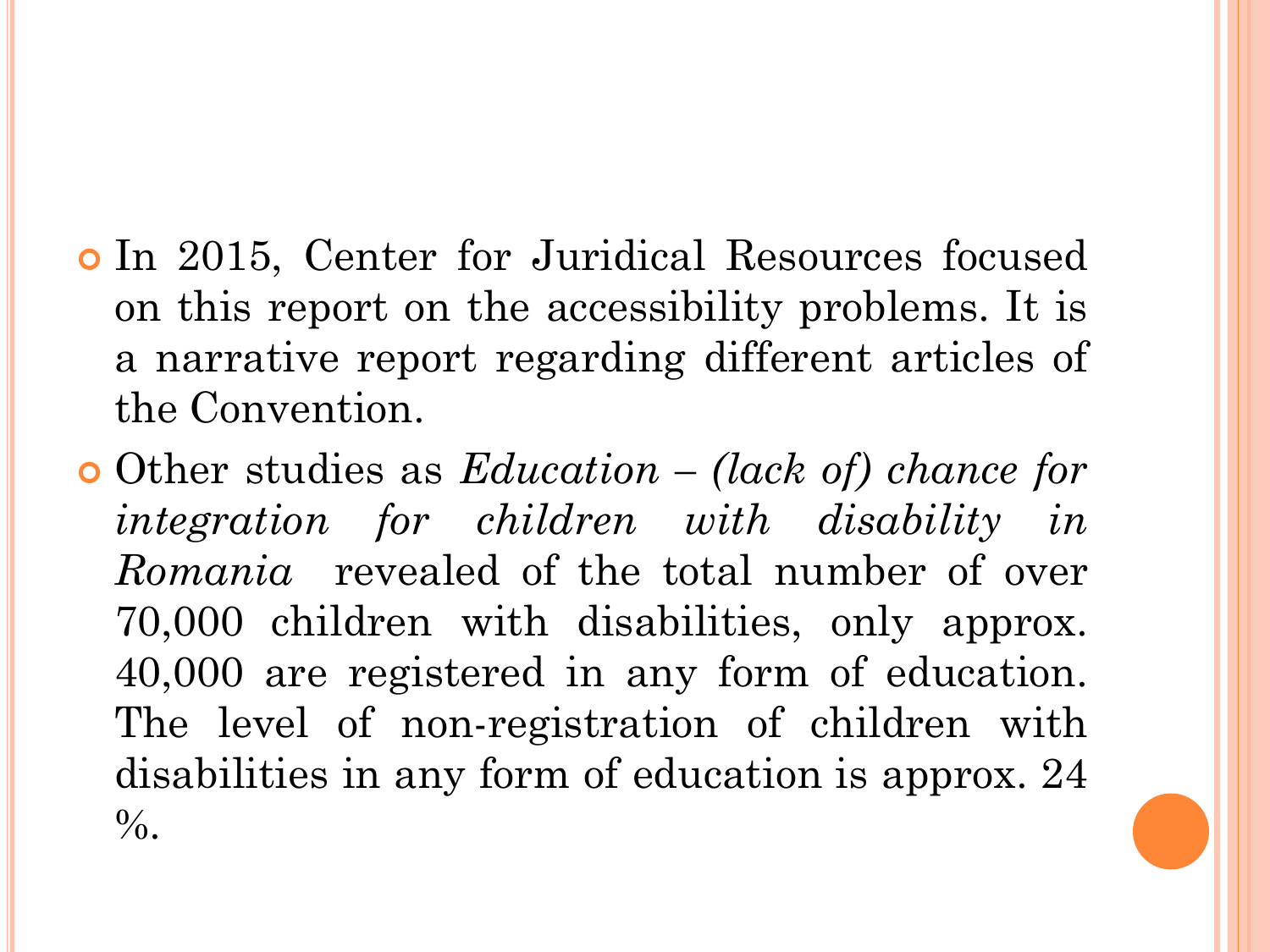### ACADEMIC NETWORK OF EUROPEAN DISABILITY REPORT FOR ROMANIA (2016)

- A major challenge of the education system in Romania is *monitoring access of persons with disabilities' access to different forms of education and training.*
- o the lack/insufficiency of early education, such as access to children with disabilities to pre-school education is very limited
- Yet information is collected at different times of the year, using different criteria – thus resulting in significant variances and data cannot be compared/complemented between the educational and social assistance systems.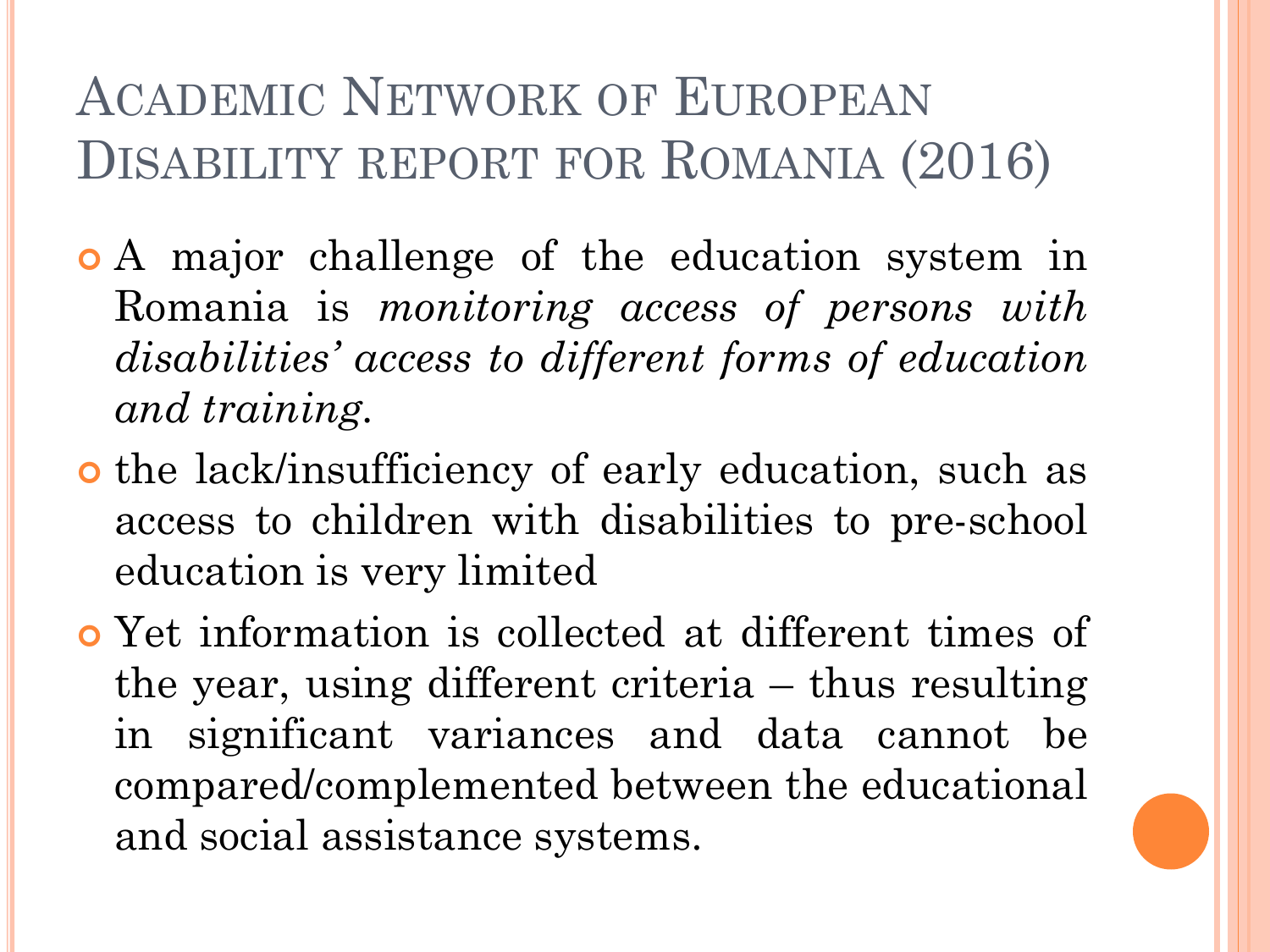- The same report mention that the education system and the social protection system report contradictory results for the situation of children registered in mainstream as compared to special education.
- Another studies developed by different actors from civil society and UNICEF mention that between 10000 and 17000 children with disabilities not attending any form of education.
- o It is a very serious fact that is behind the title of this article because the destinies of such many children are crushed by inappropriate policies and the social impact is disastrous.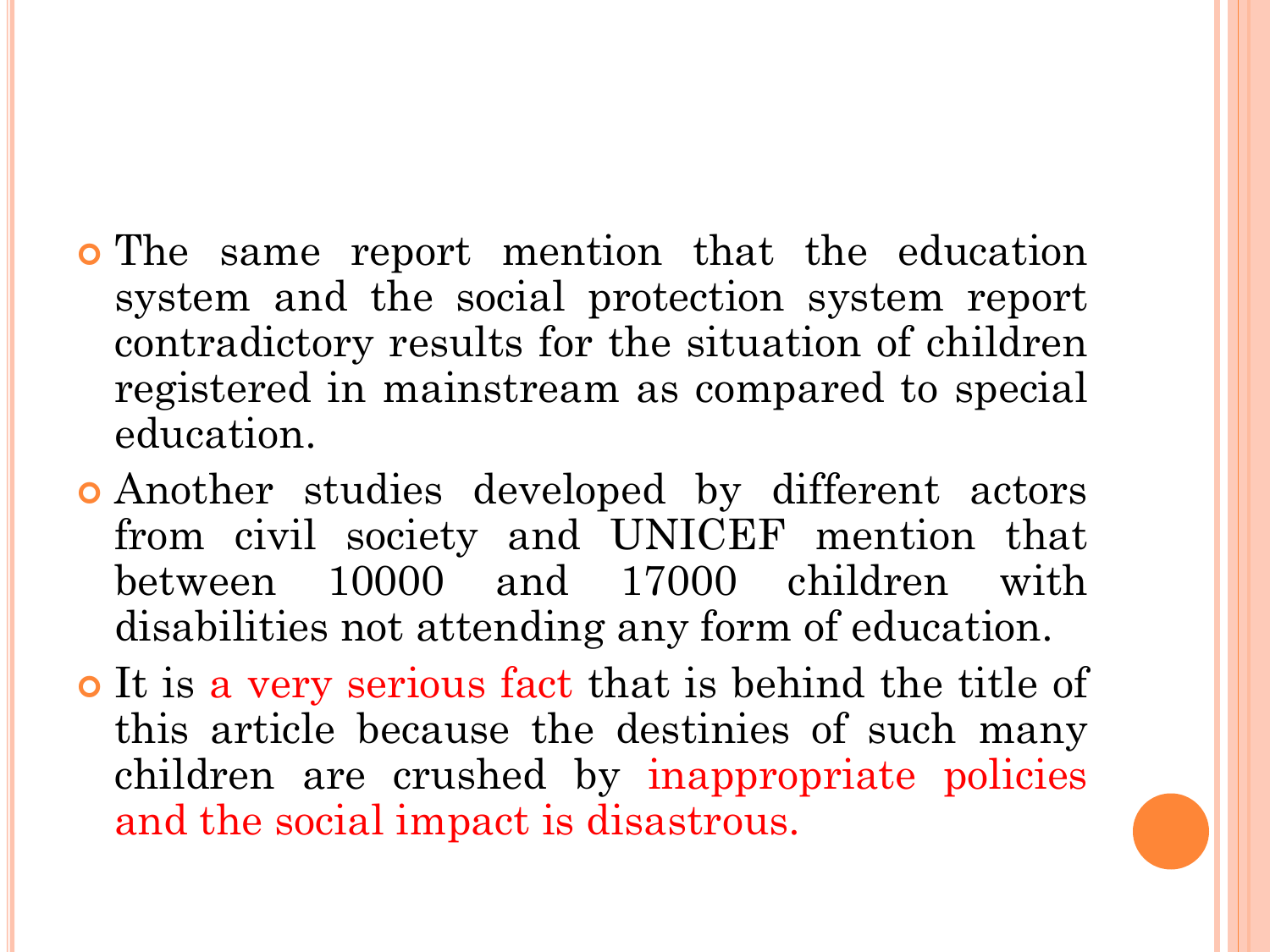- The main indicator in education is the (physical) access to institution and, in the best situation, the access to the service (adaptation of educational materials or the adaptation of the class environment).
- About social and professional inclusion all the reports conclude:

- Low rate of employment of people with disabilities may generate a high risk of social exclusion and poverty.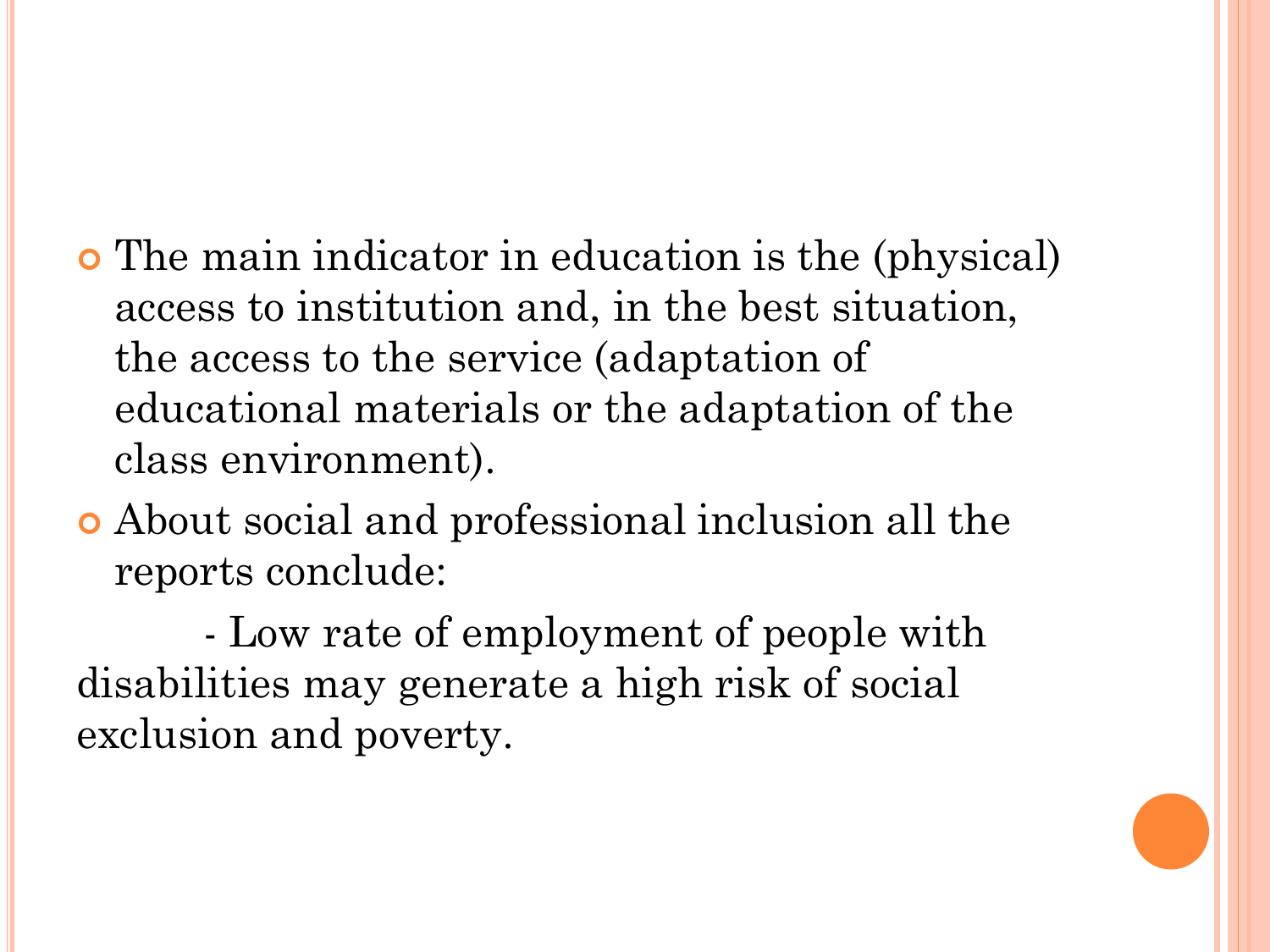SOME OF THE MAIN CAUSES OF THE HIGH UNEMPLOYMENT RATE IDENTIFIED BY THE NATIONAL STRATEGY ARE:

- Disappearance of some traditional crafts usually practiced by people with certain disabilities;
- Low accessibility of transport to and from the working place;
- Lack of reasonable accommodation at the workplace and lack of accessible technologies;
- Low levels of information amongst employers with regards to the economic benefits for employing people with disabilities;
- Limits of the education system, which does not cover necessary training for people with disabilities.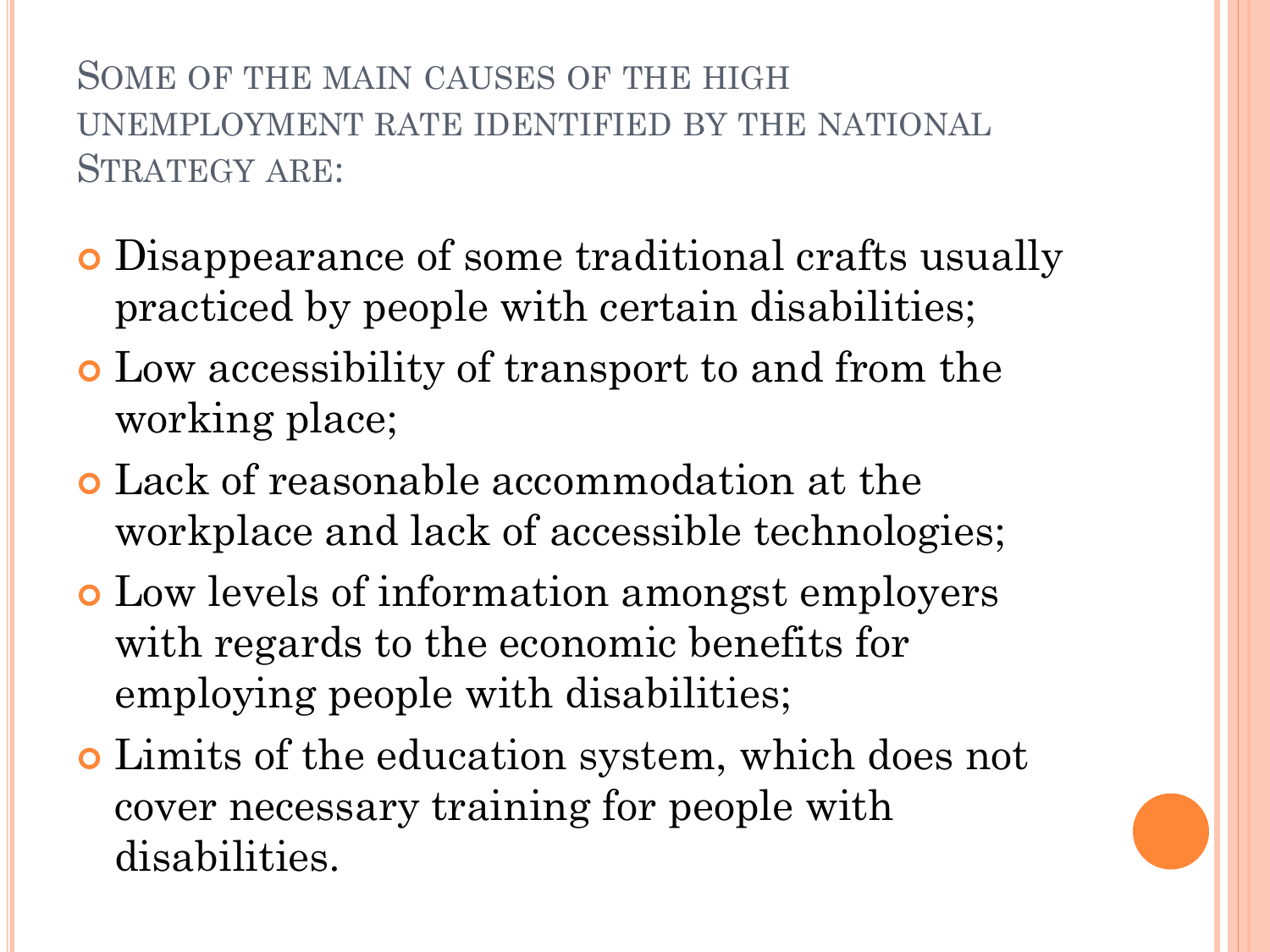THE LINK OF EDUCATION FOR ALL WITH SOCIAL AND PROFESSIONAL INCLUSION

 In this context, an increased participation of people with disabilities in an inclusive labour market is possible only in connection with a better "education for all" that would ensure the economic valorisation of their potential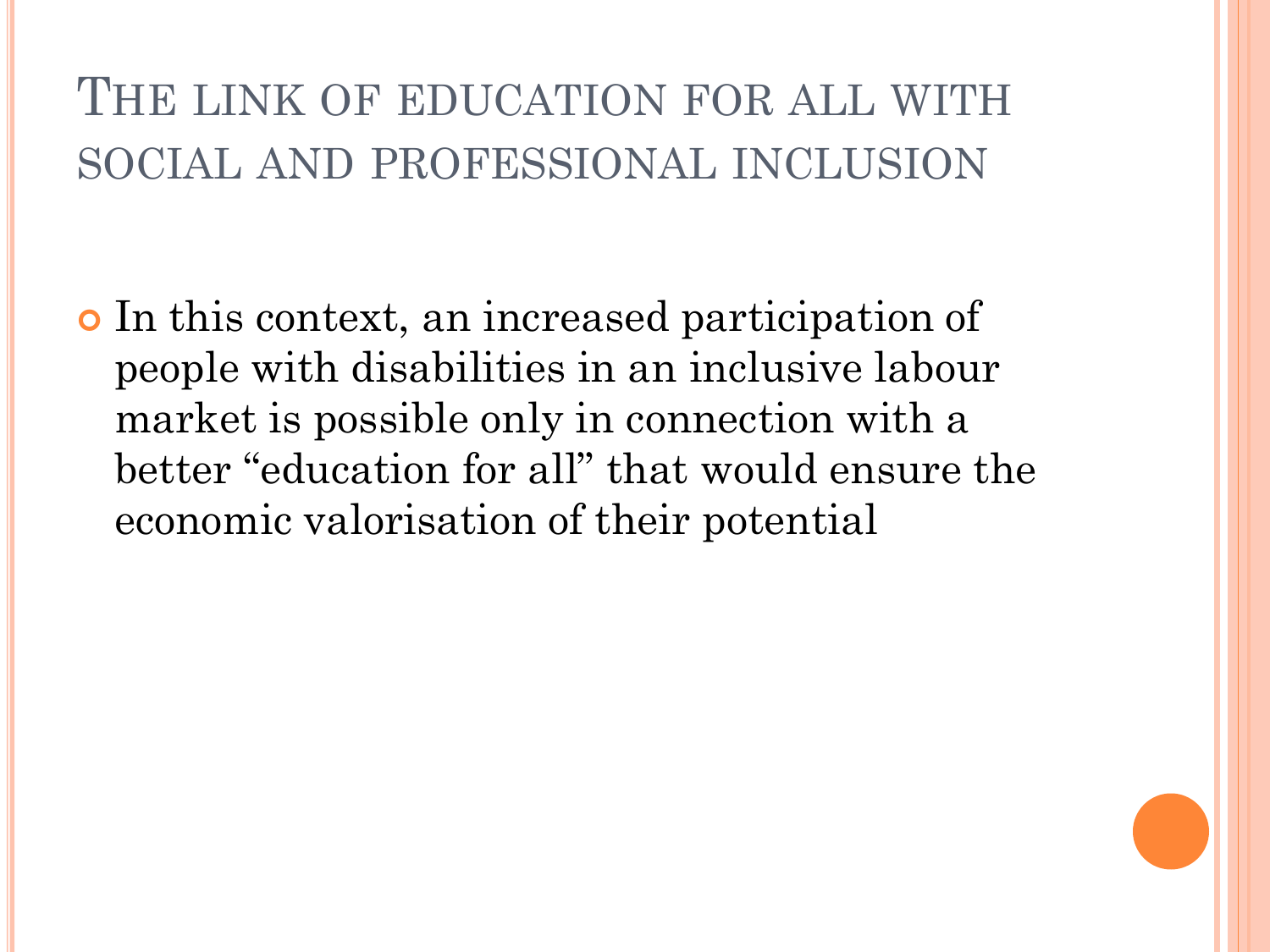#### INCLUSIVE APPROACH STARTING FROM BOTTOM TO THE TOP

The goal is:

- to move the focus from physical integration to valorization of children with special needs
- to move the focus from special needs (as stigma) to identification of barriers in learning and participation
- to empower schools to develop a quality deployment process in the matrix of education for all
- to learn schools to collaborate with community and to use community resources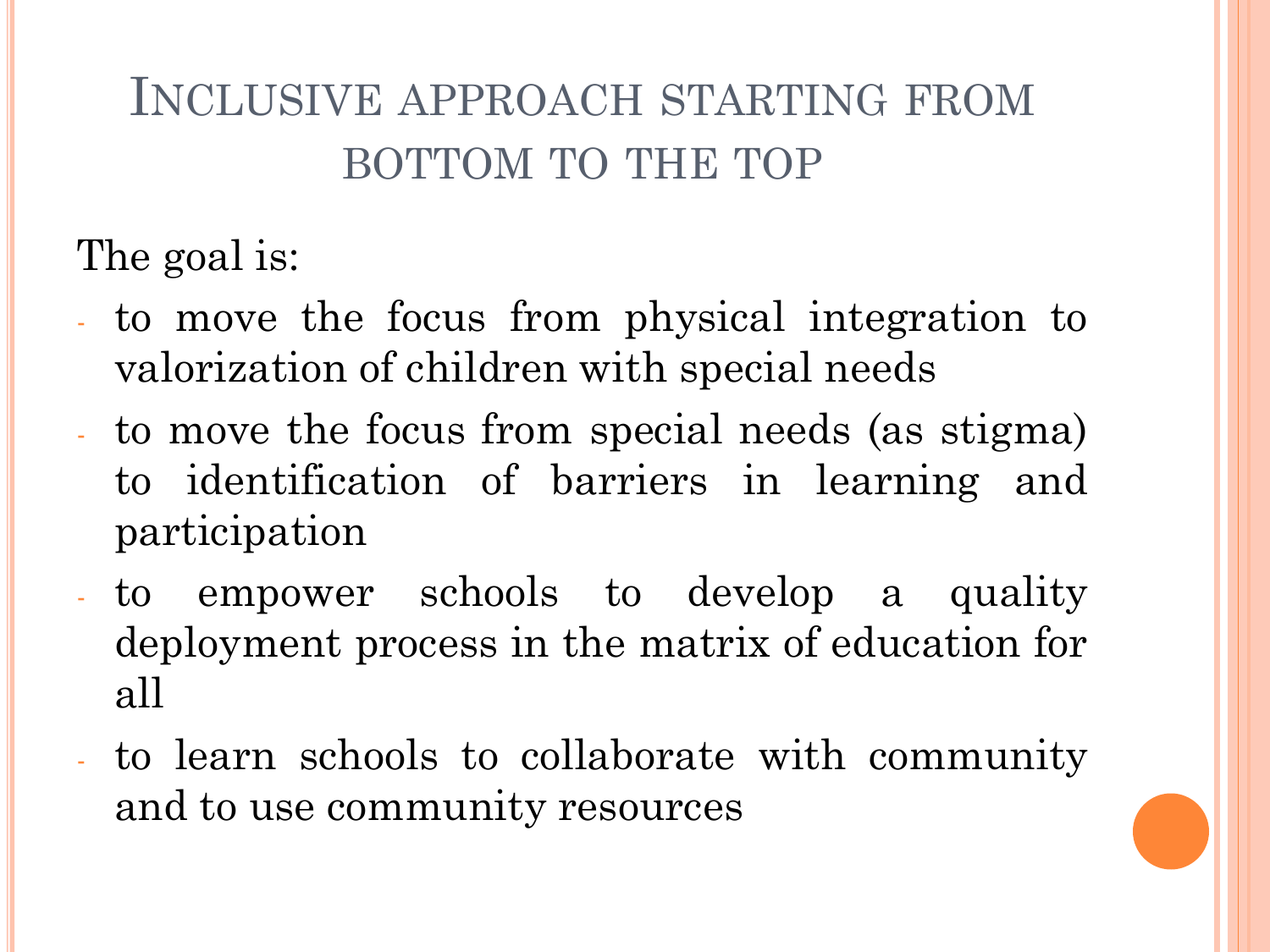#### UNESCO REFERENCES

- Incheon Declaration (2015, UNESCO) offer the vision for Education for all 2030: **Towards inclusive and equitable quality education and lifelong learning for all**
- **We propose the approach of inclusion as dimension of quality in education**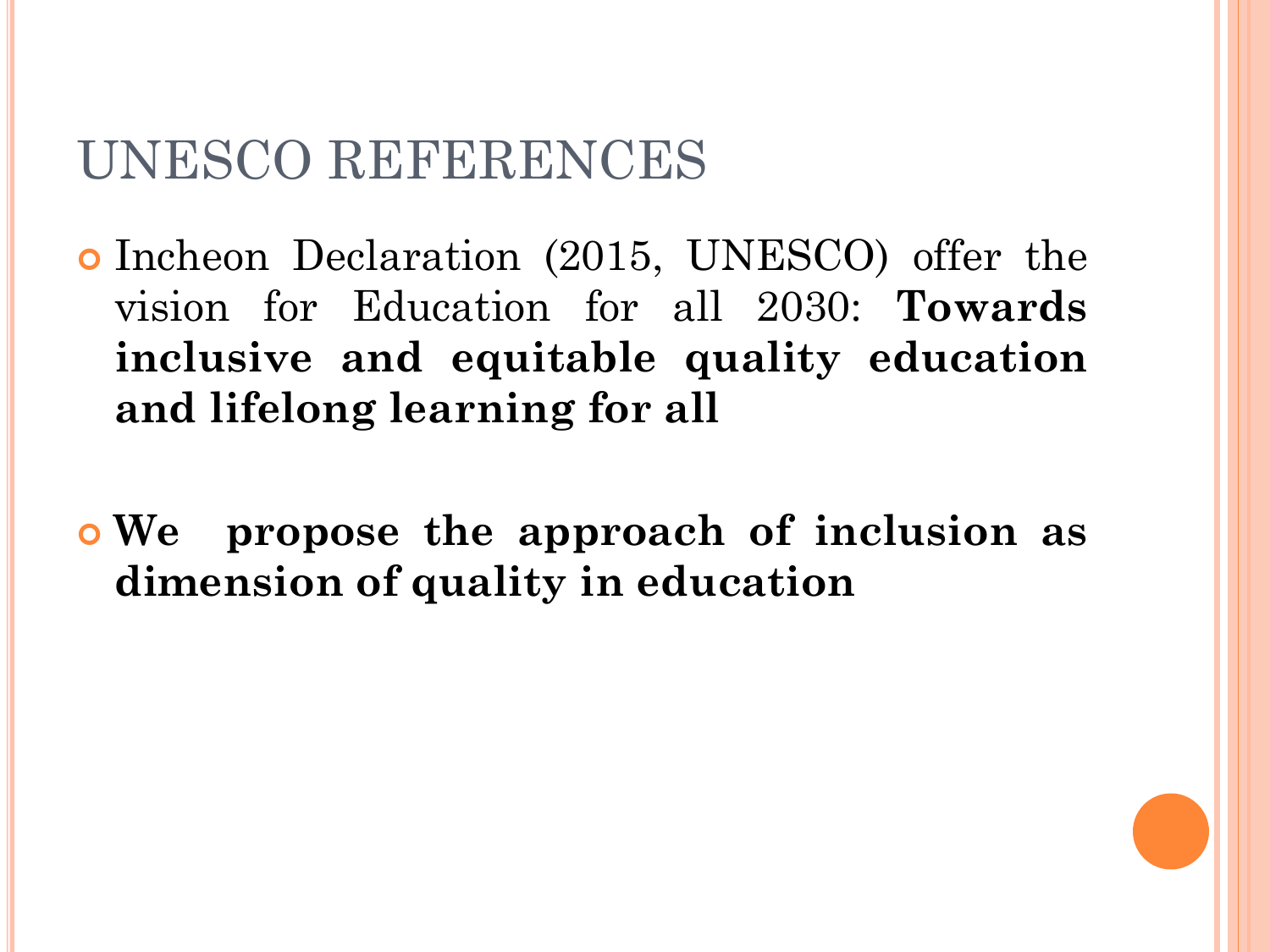2015 T BOOTH AND MEL AINSCOW (UNESCO) PROPOSED IN THE NEW EDITION OF INDEX FOR INCLUSION THIS THREE DIMENSIONAL MODEL

Dimension A:

Creating inclusive cultures

- A1: Building community
- Cooperation model (staff co-operate, children help each other, parents are involved, the school and local communities develop each other, the school collaborate with future employer)
- The school is a model of democratic citizenship.

A2: Establishing inclusive values

- The school develops shared inclusive values, encourages respect for all human rights without discrimination.
- Expectations are high for all children.
- Children are valued equally.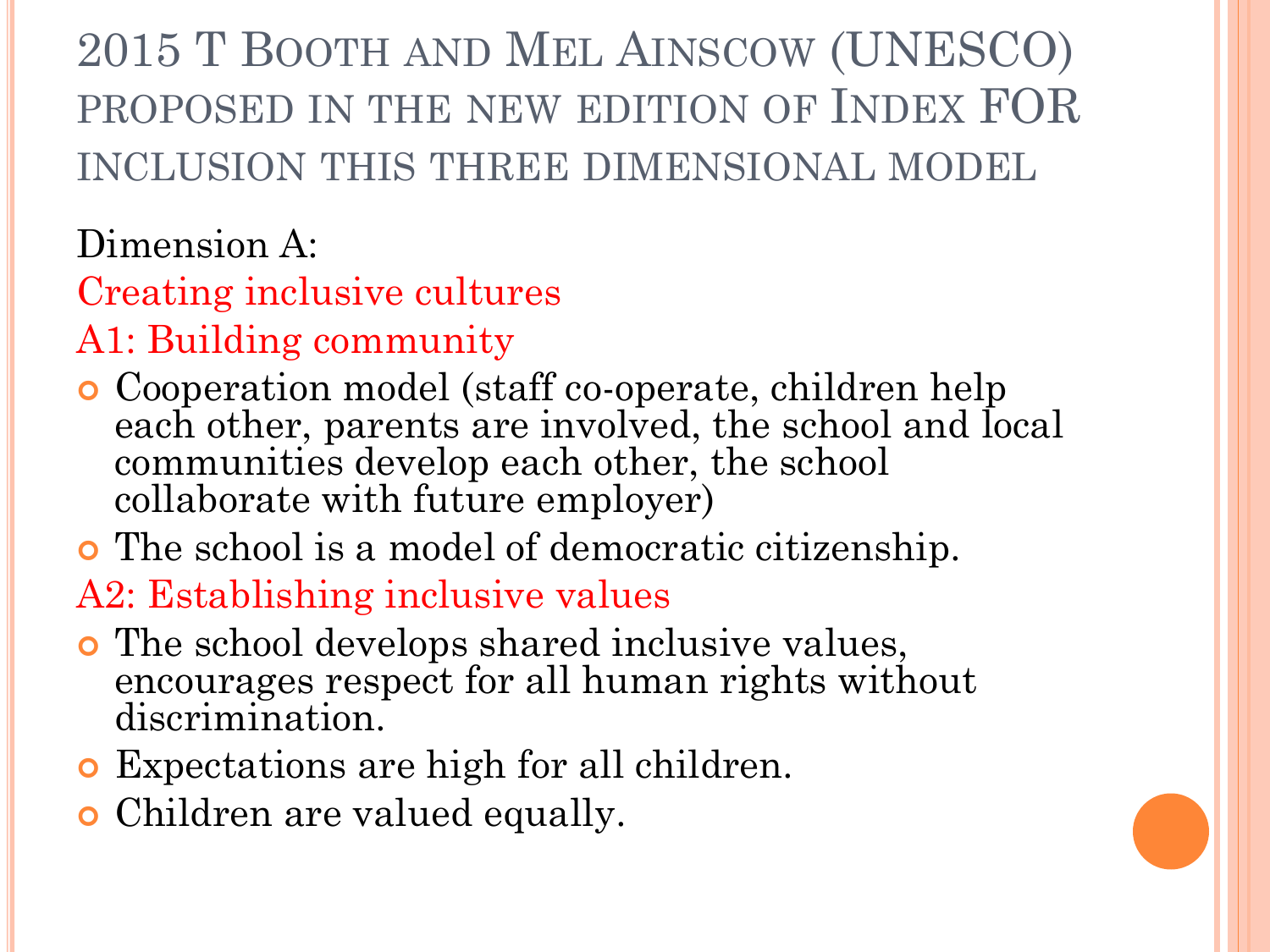## DIMENSION B:

PRODUCING INCLUSIVE POLICIES

B1: Developing the school for all

B2: Organising support for diversity

- The school has a participatory development process.
- The school has an inclusive approach to leadership.
- Teaching and learning groups are arranged fairly to support all children's learning.
- The school is made physically accessible to all people.
- The buildings and grounds are developed to support the participation of all.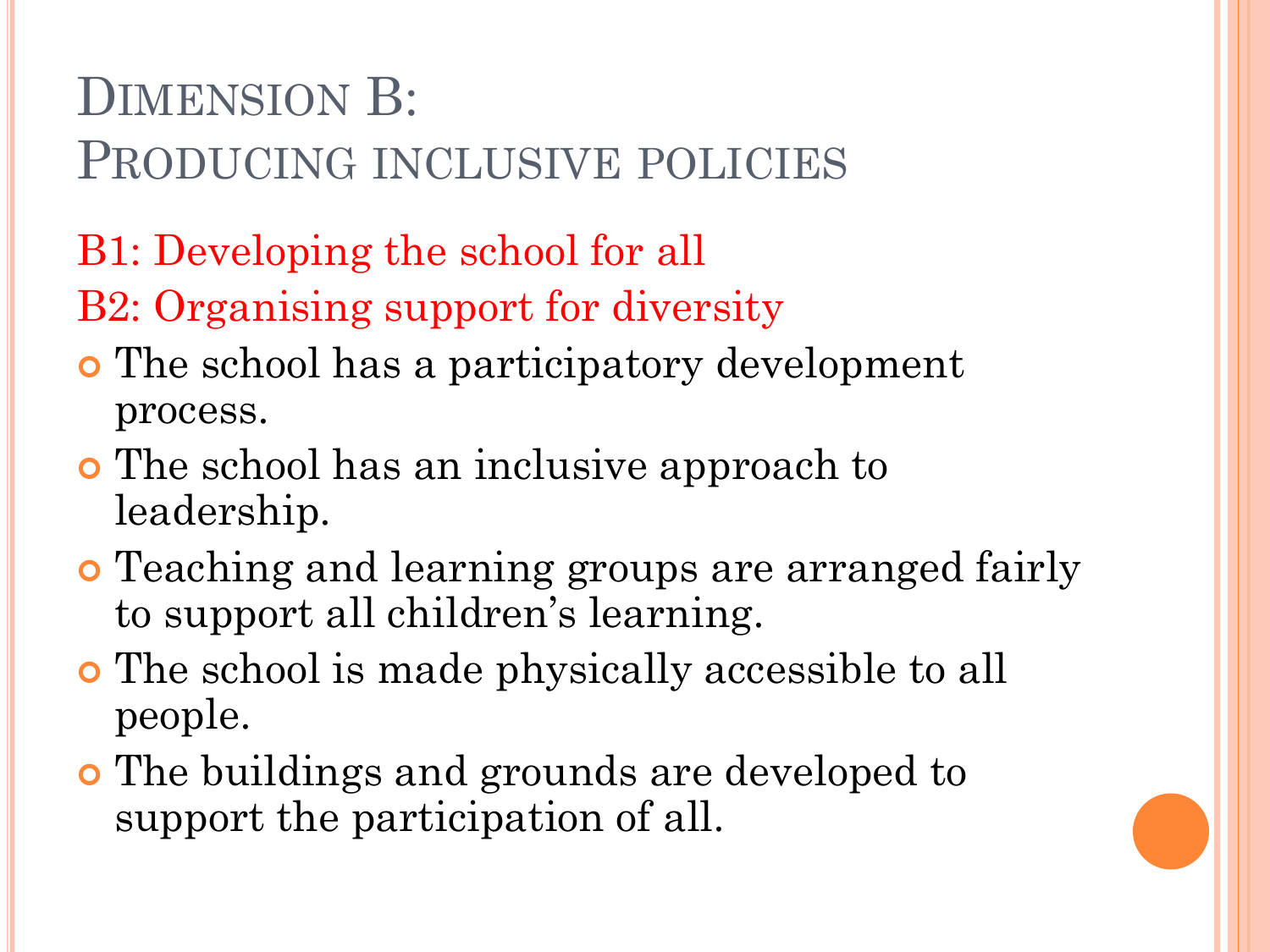## DIMENSION C: EVOLVING INCLUSIVE PRACTICES

- C1: Constructing curricula for all
- C2: Orchestrating learning

Indicators:

- Learning activities are planned with all children in mind.
- Learning activities encourage the participation of all children.
- Children are actively involved in their own learning.
- Children learn from each other.
- Assessments encourage the achievements of all children.
- Discipline is based on mutual respect.